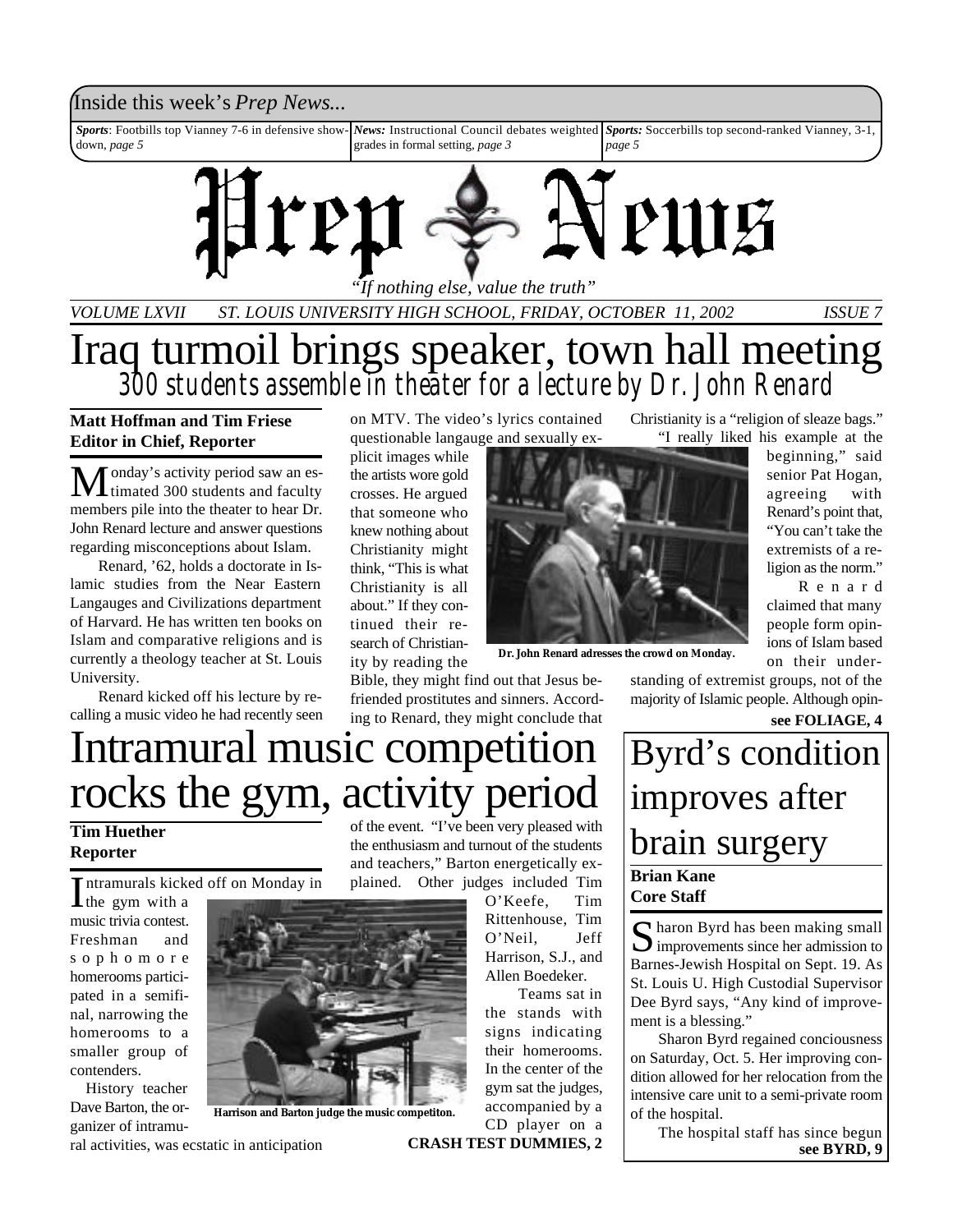# 2 **News** October 11, 2002 Young Republicans club reestablished *Club reformed after years of non-existence*

### **Compiled from sources**

Let Wednesday at activity period, the Young Republicans held a meeting ast Wednesday at activity period, the to discuss the reestablishment of their club.

"The club had actually been defunct for a few years," said senior John Schranck, who is largely responsible for reorganizing it. "I was never really a diehard Republican, but I felt like there needed to be a forum where conservatives could express their viewpoints. So I asked around and found out that the moderator used to be (librarian Eleanora) McCarthy."

"In years past, the club was really big and popular," said McCarthy. "I think we had about 50 or 60 members in '96 when Dole was running." But membership declined over the years and, despite a Republican victory in the White House, the club stopped having meetings, leaving no one really in charge of the club.

"I didn't have as much time for it anymore, and kids just didn't seem as

interested," said McCarthy.

But things seem to be changing. Once again, signs advertising the Young Republicans club adorn the walls of SLUH, elephants and all.

"Only about a dozen people came,

but many of the people I speak with especially seniors—are really interested in the club," Schranck said. "You've got to remember that this is the week before exams. A lot of the guys are making up tests and scrambling to

get everything all taken care of. Plus the freshmen had Mass so they were out."

However, the limited attendance al-

lowed for a round table discussion of both conservative values and issues in general, from toll roads to the Taliban.

"Basically, conservatives believe that the function of the government is to do those things which the people themselves



c a n n o t ." S c h r a n c k said. "Things like building roads, maintaining an army, ensuring a favorable place for trade...that's what I believe the government should do."

"The prob-

**Drawing by Charlie Hall** lem with socialism and...big government is that it leaves people without incentives," said **see ELEPHANT, 9**

# CRASH TEST DUMMIES

### (from 1)

table. The judges played songs on a mix CD and had the homerooms attempt to guess the title and artist. Barton handed each homeroom a printed sheet with a place for homeroom number and spots for the artist and song title, and homerooms wrote their best guess in the spaces provided. Then, after each team answered, the judges played a larger portion of the song and its identity became obvious.

Ten songs each were played in two groups of six- and four-second increments. Answers for the six-second portions won two points for correct artist and one point for correct title. For four seconds of songs, the title was worth two points and the artist worth four. Finally, there was a third increment of two-second songs. For these, the artist was worth eight points and the title worth four.

In the four- and six-second catego-

ries, two of the questions were derived from each of the following five categories: the '50s and '60s, '70s, '80s, '90s and today, and a miscellaneous category. In the two-second intervals, only one question per category was asked.

Of the ten homerooms per grade, five advanced to the semifinals.

The next stage took place to narrow the homerooms down to four, or one per grade. These final four will take on a faculty all-star team of eleven or twelve teachers in a music trivia free-for-all. This event is slated for Oct. 28 and will have the same format. Only one team will emerge victorious.

The freshman semifinal was held on Tuesday along with the juniors' preliminary round. Freshman homeroom M109 came away victorious. Senior prelims were held on Wednesday, along with junior semifinals, and junior homeroom M206

demolished the competition. Senior and sophomore semifinals were held Thursday. The sophomore finalist is M215, while M108 will represent the seniors.

Positive reactions abounded from the student body.

"I thought it was great," said freshman Bryan Carlin. "Mr. Barton had a sound list of music and organized the event very well."

"It was great," agreed senior Matt Hoffman, who noted that he derived much of his enjoyment from winning.

The next intramural event, which will take place during the week of Oct. 21, is the SLUH Olympics, a variety of zany, potentially embarassing team relays.

All points earned in intramural events will be added up for a grand homeroom winner that will be announced after all events are completed.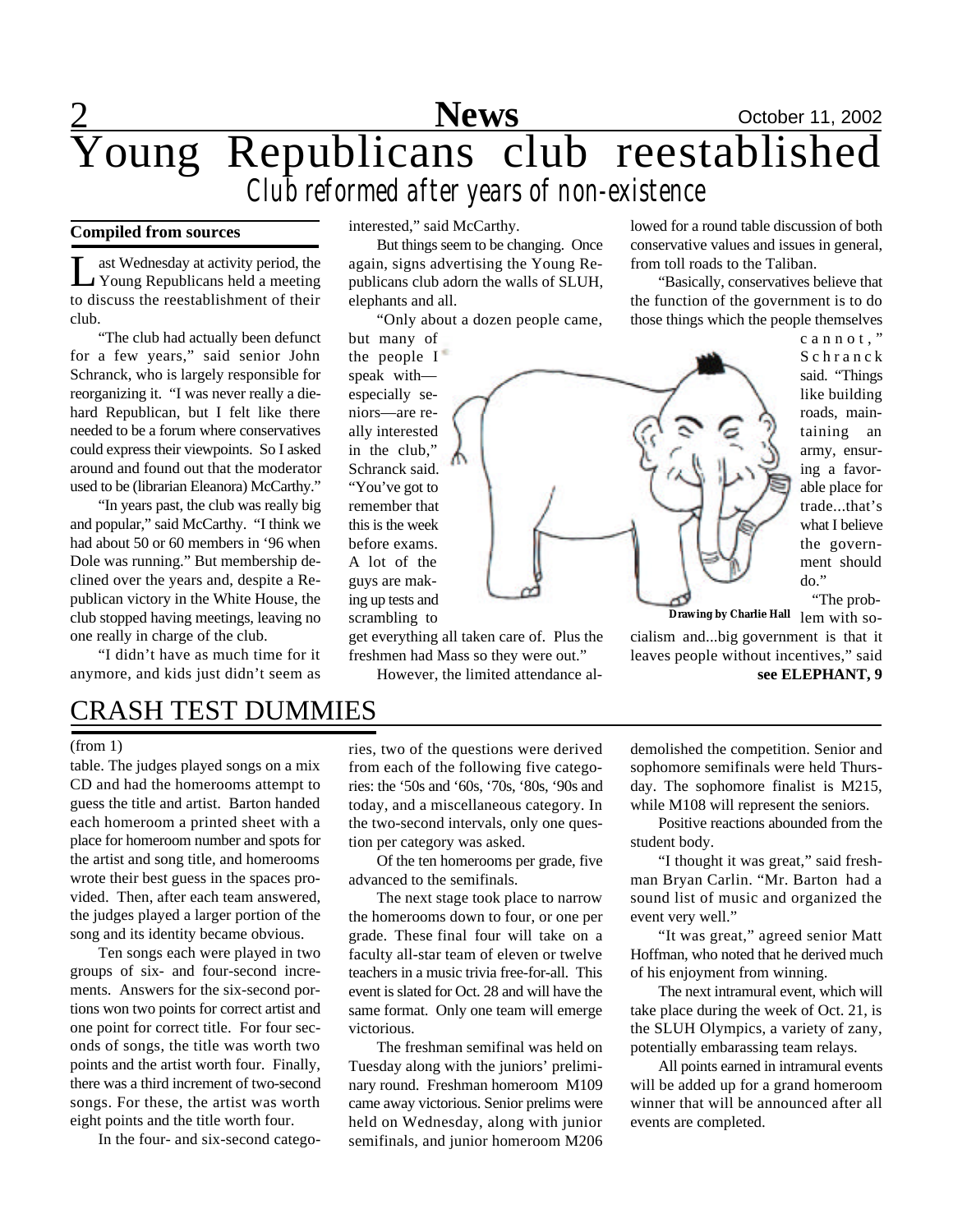# October 11, 2002 **News** 3

# Weighted grades discussed among teachers

### **Rico Bertucci Reporter**

E cations, relying on recommendations, ach fall, seniors prepare college applistandardized testing, and class rank. The last may be jolted by the proposal of weighting grades.

Last year, the counseling department began to discuss the effects of weighting grades. Their proposal generated some interest among the faculty, precipitating informal discussion.

Problems arise when students taking more rigorous schedules receive lower grades in challenging subjects than students taking less challenging classes, which in turn hurts the class rank of those taking more difficult courses.

Counseling department chair Ken McKenna said that because colleges have their own perceptions, this would not affect most students, especially in the area of admissions.

However, in terms of scholarships, especially some offered by the University

of Missouri, "Some schools draw a really definite line," said McKenna. Students who are not in the top ten percent of their class are ineligibile for these scholarships. This loss of scholarship money has brought about the proposed change of the current ranking system.

Since the proposal, faculty have been gathering data. "The idea was to get a lot of minds working on the issue," said assistant principal Mark Michalski. At the beginning of this year the Instructional Council looked at the findings, in "an attempt to resolve the issue," said principal Mary Schenkenberg.

The Council regarded many articles and studies on the subject from such sources as *Education Week* and the University of Maine. Mathematics department chair Tom Becvar sample-weighted the grade point averages of the top thirtyfive seniors last year. Probability and Statistics teacher Craig Hannick weighted last year's entire senior class.

While both Becvar's and Hannick's study reported negligible shifts in class

# $SLUH + $= Red Cloud scoreboard$

## **Brian Fallon Core Staff**

Let May, students helped raise<br>
money for a scoreboard for Red Cloud ast May, students helped raise High School in Pine Ridge, S.D. Led by

social studies chair Peggy Pride, students raised money by selling food at last year's Spring Fling. The National Honor Society and STUCO also donated money from their accounts. Overall, students raised \$1500.

Red Cloud Indian School, which now includes kindergarten through twelfth grade, was founded in 1887 by the Jesuits as a Holy Rosary mission. Chief Red Cloud of the Lakota tribe petitioned the United States government to allow Jesuits to establish a school in his tribe's territory, and students began attending the school a year later. It strives to educate the students of

their Lakota heritage, as well as integrate Catholic beliefs into their lives.

On Sept. 6, the scoreboard was dedicated on Coach Bob Clifford Athletic Field at Red Cloud's first football game against the Crow Creek Chieftans. SLUH's fundraising effort was mentioned along with other con-

tributors who made donations.

rank, six seniors would have jumped into the top ten percent, and six would have fallen below. McKenna regarded this statistic as "very significant," pointing out the vast "distinctions in expectations between some classes" and the differences in the caliber of performance of students in more rigorous classes.

While weighting grades may help students on the bubble for certain subjects, it may turn out to be a "real injustice" said Becvar. Fine arts courses would not be weighted, so theoretically a student taking six weighted classes and a fine art would be mathematically unable to achieve as high an average as a student who took six weighted classes and a free period. "This goes against our reasoning for implementing a seven-class schedule," said Becvar.

Also, if students who didn't belong in weighted classes pushed their way in, then Becvar said "It could affect instruction as well." But, a gatekeeper policy like those held in English and history could be instituted for weighted classes.

While weighting has its flaws, McKenna also pointed out that our current ranking system is a "very rough measure in terms of quality of program and performance," and is in need of some sort of revision.

One possible solution to the conundrum would be to drop ranking entirely. This, although it has not been thoroughly debated, seems to be a possibility. English Department Chair Chuck Hussung said that rank is an "oversimplification," which explains why "the honors SLUH bestows on students are much more judgmental than numerical."

While the Instructional Council provided a forum for these issues to be discussed, the administration will pass the final verdict. Schenkenberg said that the administration "is still exploring (weighted grades)," but will not "make any rash decisions." Any decision that is made will not become effective until the end of the school year. This gives the administration time to speak with individual teachers as well as parents and students.



**their new scoreboard.**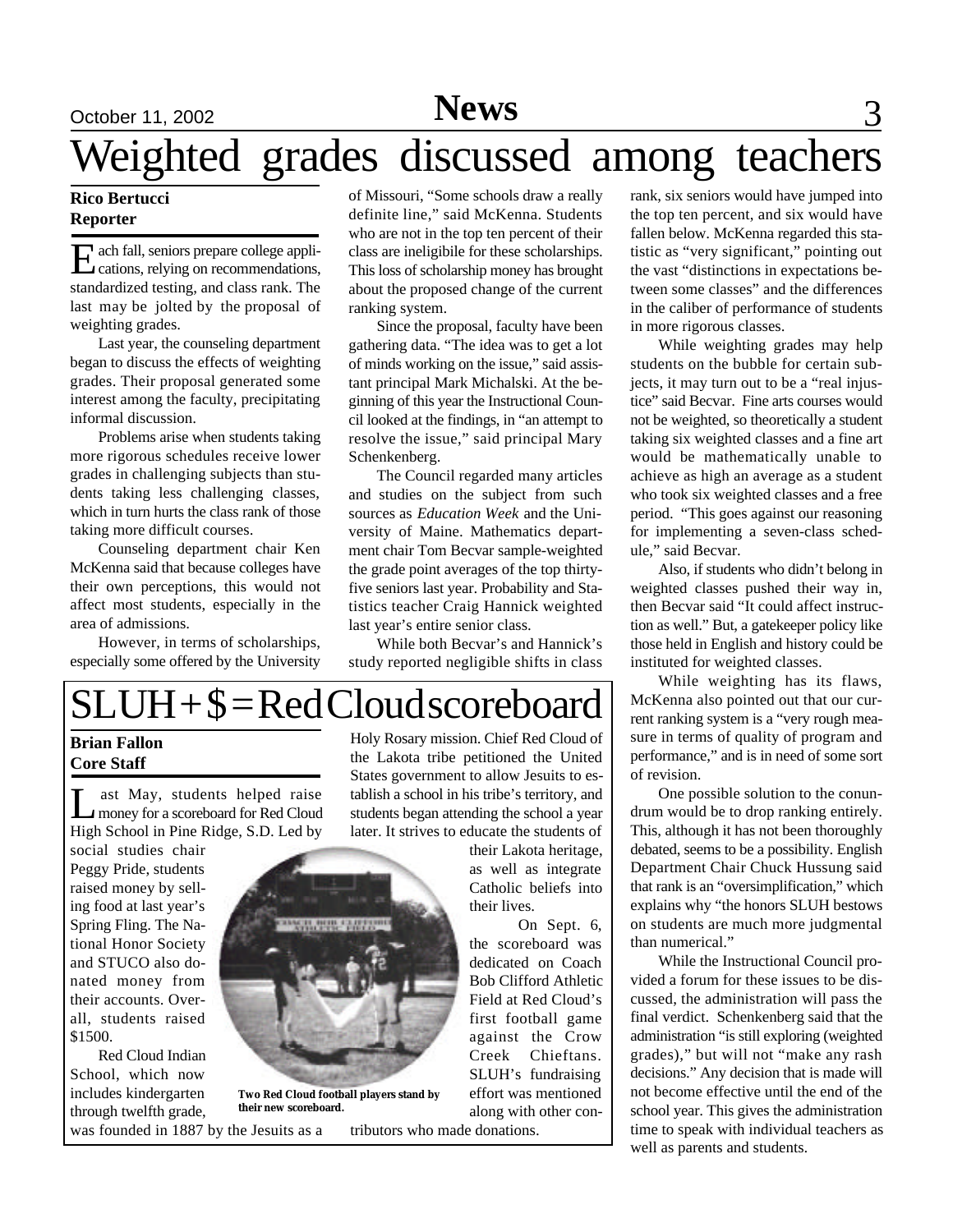### (from 1)

ions about other religions are unfounded, often people pass judgement. "This happens all the time," said Renard.

"The relationship between religion and violence is very complicated," said Renard. Both the Quaran and the Bible contain passages advocating violence. If taken out of context, the Quaran could be read to say, "When you find the Christians, kill them wherever you find them." However, Renard also cited examples of violence supported by God in the Bible.

"The Bible page by page is more violent than the Quaran," said Renard.

Misinterpratations can lead to both unfounded negative opinions about another faith and justification for violence by members of the faith.

"Religion is rarely ever the initiating factor. It is the justifying factor. It's a way to get people riled up, to evoke anger," said Renard.

According to Renard, Osama bin Laden is a political leader using religion to gain support. "Osama bin Laden was not known as a religious scholar, but he made himself one," said Renard.

After his lecture, Renard took questions from the audience. Senior Suneal Menzies asked, "In a religion like Islam without a real hierarchy, who has the authority on who can issue a jihad?"

Renard used this question to clear up misconceptions about the word "jihad," which is defined as a struggle. Said Renard, "It can mean keeping things together on a hard day or a global conflict." jihad is often mistranslated as "holy war" by the media, causing people to link violence to Islam.

Other questions arose about who has power in the Islamic world and the stance in the Quaran on murder. According to Renard, "A person is given power by his constitiuency." He also clarified, "The principle scripture is against killing anybody."

Renard closed the section by stating the golden rule of scriptural interpretation: "If you do not want members of other religions to interpret your scriptures as only the extremists interpret them, don't interpret their scriptures as only extremists interpret them."

Reaction to the meeting was mostly positive.

English teacher Terry Quinn noted, "(Renard) said great things for students to hear...important things to keep in mind."

Menzies said, "I think he did a good job of trying to break down stereotypical attitudes that we have towards Islam because of fundamentalists that use their

*"If you do not want members of other religions to interpret your scriptures as only the extremists interpret them, don't interpret their scriptures as only extremists interpret them."* -Dr. John Renard

beliefs to justify acts of violence."

In general, students felt that the meeting was too short. Said senior Mike Leuchtman, "That was more useful than a couple minutes of class time."

Tuesday, a group of about 40 teachers, students, and faculty members met in the Ignatian conference room to share ideas and feelings about the current state of United States foreign policy towards Iraq. English teacher Rich Moran and pastoral director Rob Garavaglia organized the Tuesday meeting to allow students a chance both to clarify misconceptions and share personal feelings and reflections on the state of the U.S. relationship with Iraq.

Theology teacher Jim Linhares led the forum, beginning with a short discussion about the political and historical facts of Iraq. Linhares outlined the context into which a possible war falls, a context of changing alliances and varying hostility. Linhares mentioned some relatively unknown facts, such as the 1995 Oil for Food Program, where the U.S. began to import some oil from Iraq in exchange for foodstuffs, and the 1980s friendship between Iraq and the U.S.

From the factual portion of the forum, the conversation progressed to participants sharing perspectives and questions. Students, teachers, and faculty members expressed a wide range of viewpoints, from liberal to conservative, religious to secular.

Senior Geoff Brusca, for example, questioned President Bush's motives for war, accusing him of "wanting to distract us from the economy." Brusca further asserted, "Oil is Bush's concern."

Senior Matt Hoffman also questioned Bush's motives, saying that Bush "doesn't care about Iraqis."

Junior Dan Lieser questioned the United Nations rather than Bush: "I don't think the U.N. is genuinely interested in helping Iraq. I think the U.N. has its own special interests."

Senior John Schranck offered another perspective on the U.S.'s relationship with Iraq. Schranck said, "We are the largest, most powerful country in the world. That gives us a need to act independently from the rest of the world."

Ralph Houlihan, S.J., offered a uniquely Catholic perspective on the situation in Iraq. Though many people present were discussing the military and political realities, Houlihan said that it was essential that any discussion "remain a moral one." Houlihan cited passages in the Catechism referring to war, noting that the Catechism requires extensive reflection on the gravity of war.

Broadening the discussion, Hoffman worried that the Bush administration was using a U.N. weapons inspection "as a way into war, and not a way out."

Sophomore Paul Barker later responded to this line of thought, asserting, "War should be the last resort."

Most who attended said they thought the event was a success. Schranck said that he "was impressed by the number of people." If anything, Schranck thought, "the meeting was too short."

Moran said he was impressed by the spirit of everyone who attended. He said, "As a community, we were there."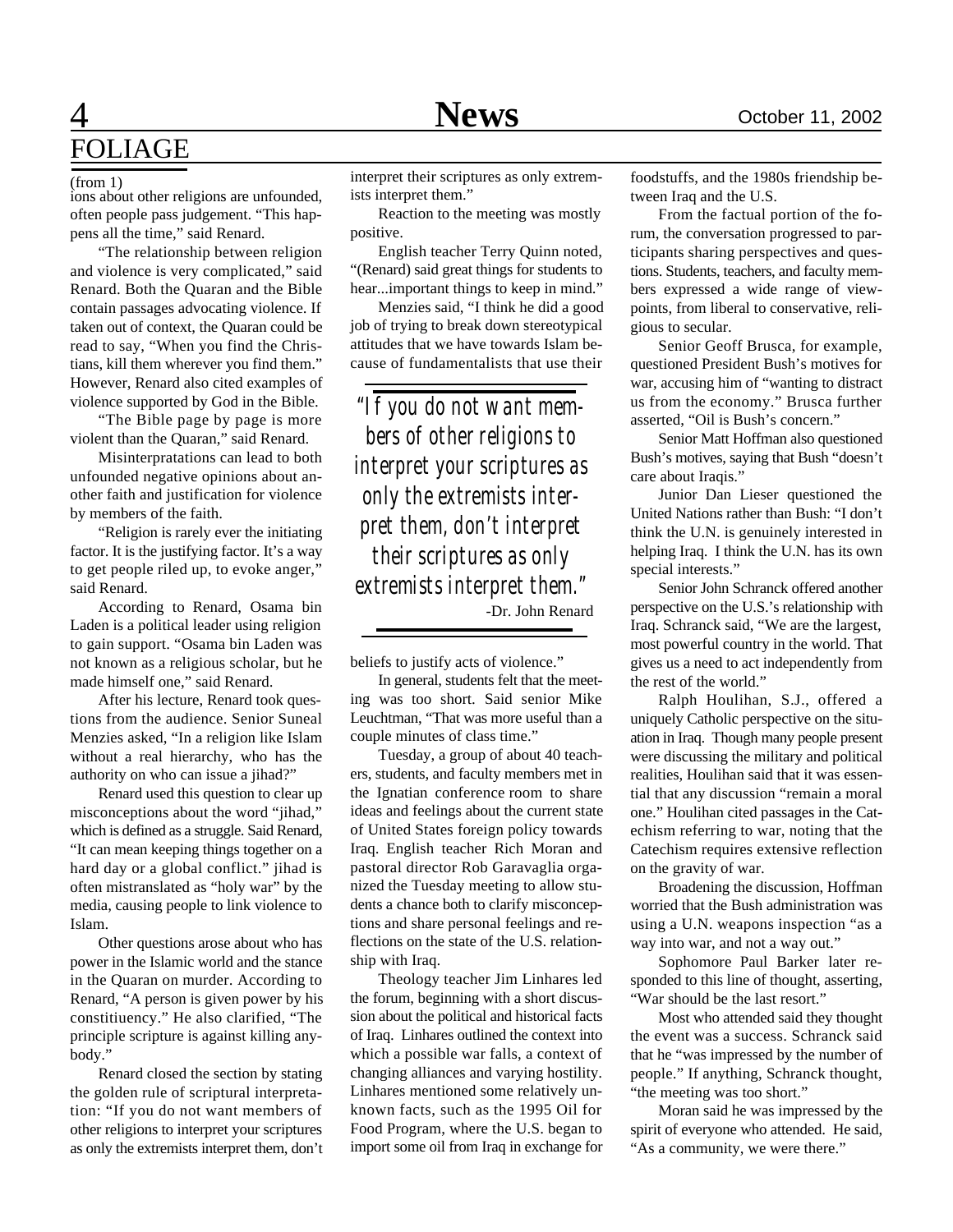# <u>October 11, 2002 **Sports** 5</u>

# Soccerbills beat second-ranked Vianney

### **David Mueller Core Staff**

S LUH soccer regained prominent stat-<br>Jure this past week with three victo- $\sum$  ure this past week with three victories, including an impressive win against second-ranked Vianney.

The Jr. Bills defeated the Golden Griffins last Saturday by the score of 3-1. The steadily improving Soccerbills reached peak performance for a full eighty minutes. The team moved the ball with pace and purpose to create a string of opportunities directly from the first whistle.

Coach Charlie Clark said, "We did a better job of getting behind their defense, making us consistently dangerous."

The Jr. Bills kept the ball out of the possession of the big, fast, and physical Vianney squad. The Upperninetybills continuously pushed forward with the wing defenders to pressure the Griffin defense.

Head coach Charlie Martel said, "We

Wing midfielder and captain Matt McCarthy scored two goals, including one off a cross which, instead of bounc-

Golden Griffins began to launch a full attack, they began to expose a hole in the Bluewhitebills defense. Since the wing

> defenders pushed so far forward, the Jr. Billikens were left open to a quick counterattack.

> Early in the game, defenders Pat Ferrell and Tim Baldes had swept away Vianney's scoring opportunities and denied them

JR. BILL POINT LEADERS *Goals Assists Twellman 12 2 Germanese 9 2 Kreikemeier 5 4 McCarthy 4 2*

ing, skipped on the wet SLUH stadium turf, making McCarthy's leaning headball attempt futile. But he improvised by throwing his heels above to deflect the ball past an unsuspecting goalkeeper and into the net; McCarthy defined athleticism. He followed up his mesmerizing masterpiece by volleying a second-half goal into the far post to put the Jr. Bills up 3-0.

Late in the second half, when the

had some good chances." Harrierbills sweep all divisions at Jesuit Invitional

### **Patrick Meek Core Staff**

This past weekend, the 81 mem-<br>bers of the SLUH cross country team his past weekend, the 81 memcompeted in the Third Annual Midwest Jesuit Invitational, which draws its participants from Jesuit schools from around the country. In the process, they were able to conquer their fellow Ignatian brothers by sweeping the varsity, junior varsity, and freshmen races.

For the third year in a row, the cross country team hosted runners from Regis Jesuit High School in Denver. On Friday, the Harrierbills took the Regis XC team around to their classes and showed them what the U. High is all about.

"The Jesuit Invitational allows for our runners to meet new runners and get a break from the ordinary," XC coach Jim Linhares said.

For the second week in a row, the

varsity team consisted of Peter Schaefer, Drew Noblot, Kevin Crean, Matt Killiany, Brennan Connor, Andrew Linhares, and Alex Muntges.

However, this week the Jr. Bills tried something new. Instead of going out hard from the gun in the first mile, these seven runners ran in a tight pack in the rear half of the race, hoping to conserve energy for the second and third miles. The team came across the line at the first mile at 5:30.

After the mile marker, the team picked up the pace and surpassed most of the field on their way to first place.

Coming across the line first for the Jr. Bills was Schaefer, who put together strong second and third miles on his way to a 2nd place finish with a time of 16:22.

The rest of the team came in with Muntges (16:57, 12th place) Noblot (17:00, 13th), Crean (17:01, 14th), Linhares (17:04, 15th), and Killiany

**see ADIDAS, 8** *PN Nightbeat*

# XC PLACES 8TH AT METRO INVITATIONAL

Thursday night, the cross country team ran at the Metro Invitational. The Harrierbills ran their second seven in the varsity race, in order to rest the top seven for upcoming meets. Nonetheless, the team put together a strong race, with sophomore Charlie Samson leading the way with a time of 18:06. Right behind Samson were sophomores Joe Carlson and Dan Flanagan, all three of whom earned medals.

"(The team) did their best and ran valiantly," coach Tim Chik said.

# SOCCER DEFEATS FOX, 5-1

Sophomore Tim Weir scored two goals and junior Ryan Hyde scored a goal to lead the team to victory. The Jr. Bills scored four of their goals in the second half.

Martel said. However, later in the game, when more Griffins began to push forward, Baldes and Ferrell were outmanned. With Vianney centrally located around the Jr. Bills' net, the ball was sure to find the back of it.

"We basically shut them down,"

access to the goal.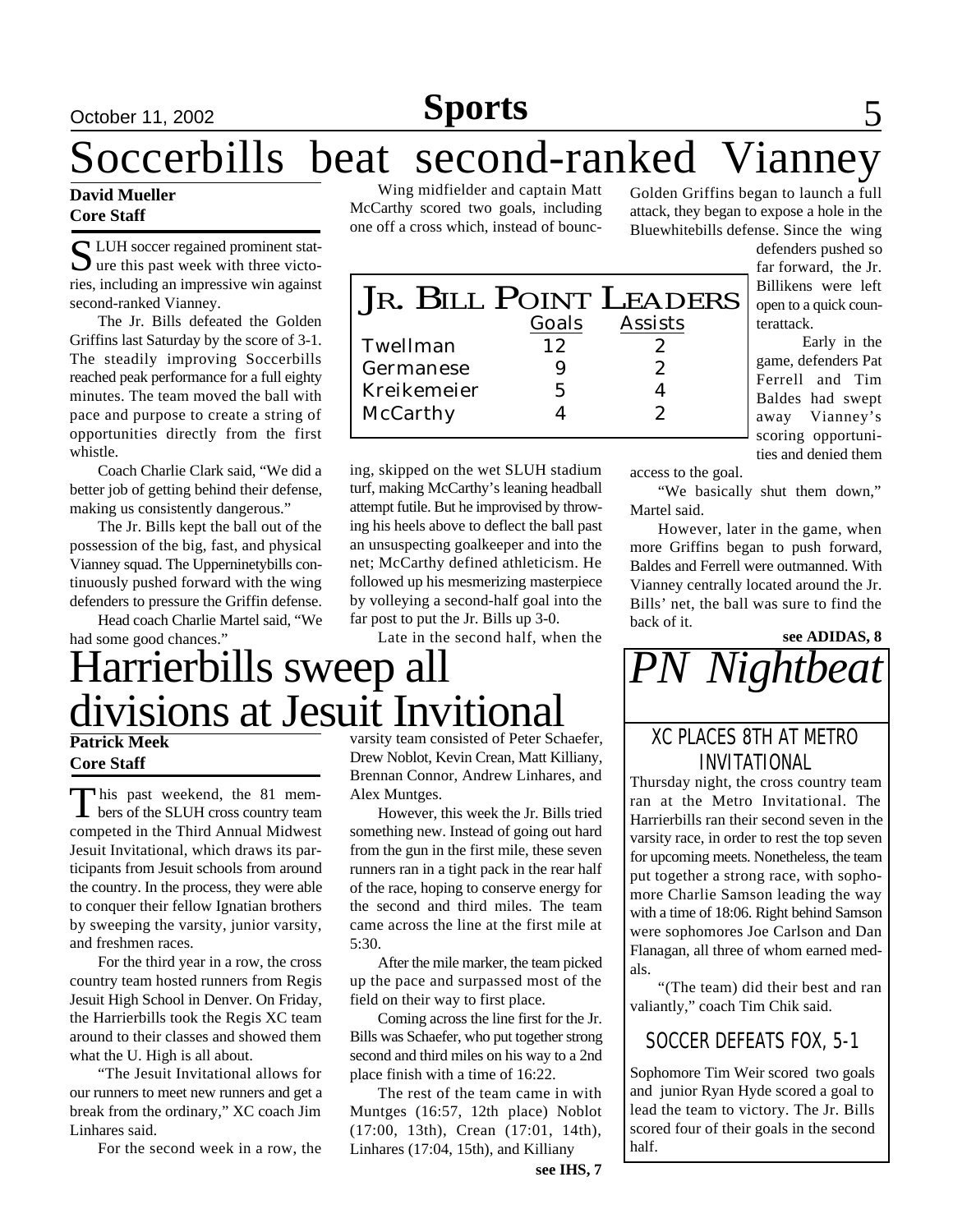# 6 **News** October 11, 2002 Icebills tie Lafayette 4-4 in season opener

## **Chris Wojcicki Reporter**

L ast season ended for the Icebills<br>with a disappointing 3-1 quarterfinal ast season ended for the Icebills loss to eventual state champion DeSmet. This loss, compounded by the absence of last year's three leading scorers, could have easily caused this year's hockey hooligans, as well as team members, to despair. The Jr. Bills, however, entered the Webster Groves Top Hat Tournament with high hopes.

 One reason was the team's strong preseason performance. The Jr. Bills faced several tough opponents, emerging with ties against Kirkwood and Parkway South, and a close 3-2 loss to Vianney. Despite going winless in the three games, the Jr. Bills showed great potential.

The Puckbills' brilliant progress showed in their first game of the Top Hat Tournament against a strong Lafayette team considered to be among the top five in the area. However, Lafayette had more experience, with more than a dozen preseason games under their belts. Jr. Bills coach Charlie Busenhart was optimistic, saying, "We're two- to three-goal underdogs...but we're going to go out there and show them something."

 The Jr. Bills came out a little sluggishly, failing to take advantage of an early power play and remaining unable to sustain offensive pressure throughout the first period. The team also showed a slight lack of defensive discipline, which resulted in two first period power play goals against them.

 Busenhart's boys dropped their first period woes and came back onto the ice fired up at the beginning of the second, putting heavy pressure on the Lafayette goaltender. Garbageman Mike Tangaro cleaned up on a loose puck opportunity during a pile-up in front of the net less than two minutes into the period. Two minutes later, freshman phenom Eddie Effinger took advantage of a Jr. Bills' power play, making a spectacular move to split the goalie's five-hole and tie the game 2-2.

 But the IceBills could not keep this momentum throughout the period. After a few minutes of back and forth play, the Lancers took the lead on a deflection off a forward jockeying for position in front of goalie Charlie Effinger. Later in the period, the Jr. Bills allowed another goal on a four-on-four opportunity, failed to convert a 2-man advantage, and ended the period down by two goals.

 After seeing this dismal finish to the period, Busenhart took charge of his boys. Delivering a passionate intermission speech, he was determined not to let the game slip away. Carrying this inspiration, Eddie Effinger scored another early-period goal, his second goal in the first game of his high school career.

The team then began to push for the tying goal. Following a breakaway from forward Tim Mudd, defenseman Derek Winters corralled the rebound and set up junior forward Brad Naert, who netted the tying goal. The hockey hooligans erupted into a frenzy. Seeming to feed off this energy, the Jr. Bills continued the attack.

# **see ICING, 8** Polobills smash Burroughs, thrash Chamin

## **Dave Marek Reporter**

During the past week, the Jr. Bills<br>made water polo look easy by crushuring the past week, the Jr. Bills ing John Burroughs 14-2 and Chaminade 11-7. These decisive victories put to rest any questions of their ability after their defeat at the hands of MICDS.

 John Burroughs had no idea what awaited them when they plunged into the Forest Park Community College pool last Friday. They could not fight the awesome power of the Polobills' offense and the impenetrable Jr. Bill defense.

 The first period of the game did not start off at the blistering pace that the Jr. Bills are accustomed to. Billy Dahlmann started the period off with a breakaway goal fed to him by Tommy Heafner. Heafner also racked up a goal in the period with a blistering shot from the perimeter.

John Burroughs answered with a goal of their own, and the period ended with the score 2-1, Jr. Bills.

The second period proved to be the period of the Mighty Polobill. Phil Abram scored the first goal of the period with a lob shot from the middle of the pool after bobbling the ball. Not giving John Burroughs time for rest, Dahlmann hurled the ball past the goalie off a cross-goal pass from sophomore Tim Heafner. Patrick Slaughter showed no mercy as he casually lobbed a shot over the John Burroughs goalie's head, successfully capitalizing on the goalie's mistake of drifting too far out of the goal.

The Jr. Bills continued their rapid pace throughout the second quarter, and entered the third period with a 7-1 lead.

In the third period, the Jr. Bills' dominant defense continued to hold John Burroughs to only one goal. Juniors Andy Withington and Colin Tyrell scored the only goals of the period and the Jr. Bills led John Burroughs 9-1 at the end of the third quarter.

The fourth quarter consisted of the Polobills' hammering the nails into John Burroughs' coffin. Abram began the period with a dazzling pop shot from the middle of the goal. Dahlmann continued to dominate in the fourth quarter; he successfully obtained a hat trick on the night. The game ended with a final score of 14- 2.

After the game Tommy Heafner said of his two goals "You can't stop what you can't see, float like a butterfly, sting like a bee."

Colin Tyrell provided a different view of the game: "We were not a team. There were seniors who played, there were juniors who played, and there was a sophomore who played, but a team did not play."

The Polobills continued their string **see H20, 8**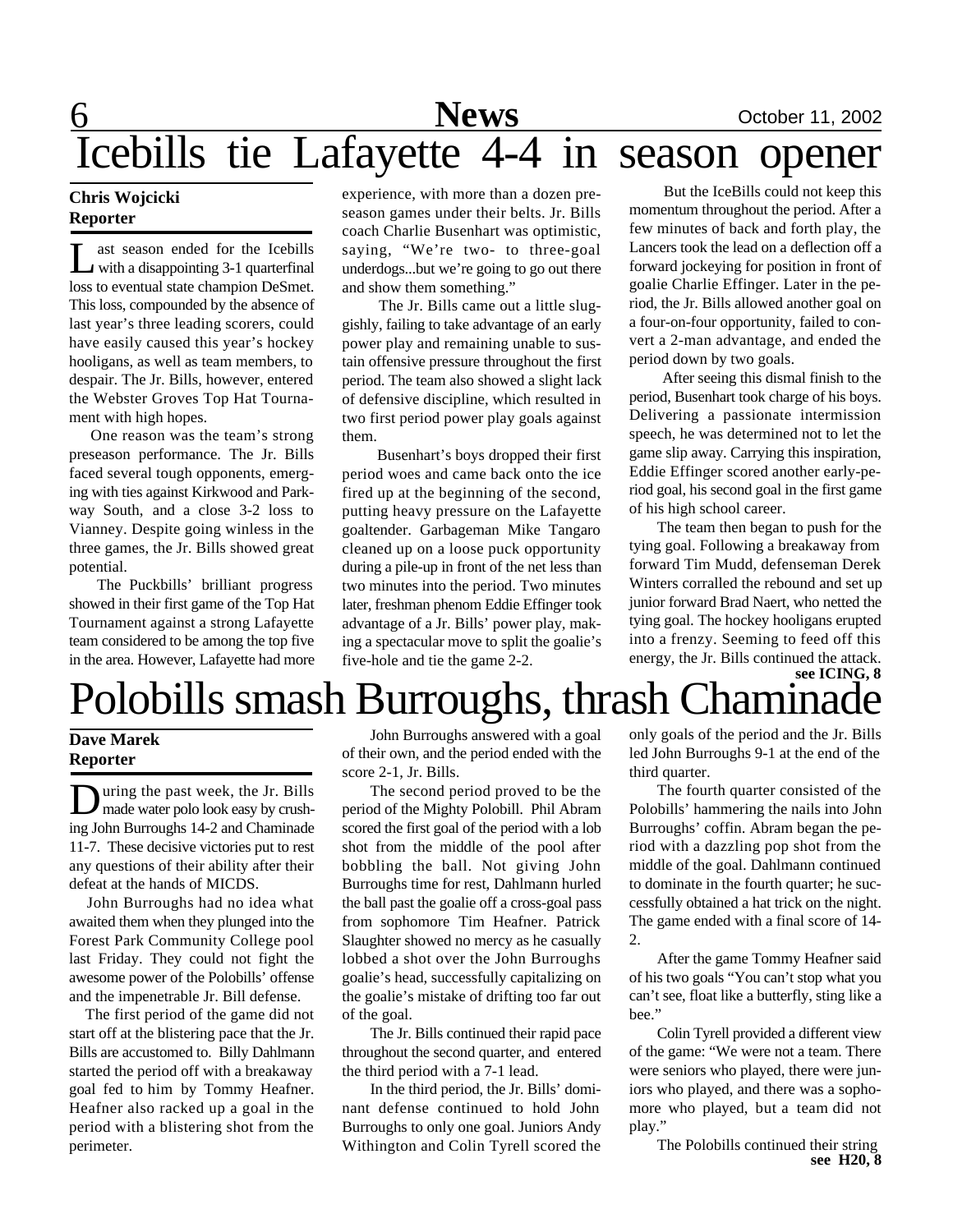### **Dan Sinnett Core Staff**

The football team established its first<br>winning streak of the year by defeat-**The football team established its first** ing Vianney 7-6 at home last Friday night.

As the score suggests, the Jr. Bills' defense played well, despite allowing Vianney running back Brandon Holland 193 yards. Considering Vianney's multitude of yards and SLUH's 288 yards on the night, one might think the game was a shootout, but a shootout it was not.

The Jr. Bills scored on a 50-yard connection from quarterback Dossie Jennings to receiver Joe Neely in the second half. In his first game playing both offense and defense, Neely caught three passes from Jennings for a total of 74 yards.

Coach Gary Kornfeld cited Neely's shoulder injury as the reason for Neely's not being used more, saying that the coaching staff was "easing Joe back in."

Vianney had big play potential as well. Holland took a handoff on Vianney's 20-yard line and burst through the middle of the Jr. Bills' defensive line, and soon found daylight and the end zone for an 80 yard touchdown run.

Holland's big game was not the first time that the Jr. Bills' defense was threatened by a strong running back. Parkway West's Will Meyers ran the Longhorns to their win over the Jr. Bills, and Vianney looked to do the same with Holland. But the Jr. Bills' defense answered Holland's challenge with a resounding "Not in my house!"

"We feel we're big enough and we're strong enough to where we can stop anybody that tries to run at us," defensive lineman Phineas Troy said. "After a couple of games we finally got it through our heads that we can stop them, and now we're starting to do it."

The defense played as a team, not leaning on one player too much. Linebacker John Block led the team with 15 total tackles, but seven other players had at least four tackles.

The Jr. Bill defense forced timely turnovers that demoralized the Griffin

# October 11, 2002 **News** 7 ardiacbills stave off Griffins,

team. Neely came up with one such turnover. With 4:23 left in the first half, Vianney began a drive on SLUH's 45 yard line. The drive took them down to the 2-yard line. On first down, the Griffins

attempted a pass with 1:41 left. Neely, stuck to his receiver like glue, yanked the pass out of the air and saved the Jr. Bills from a large deficit going into halftime.

The third quarter was uneventful until, with 2:11 remaining, the Jr. Bills recovered a Griffin fumble and went on the offensive.

Neely scored immediately on the 50-yard toss from Jennings. Tim Simon kicked the extra point to put the Jr. Bills up for good.

But of course, as has been the case in the fourth quarter this year, the suspense wasn't over. As Vianney drove late in the quarter, defensive back Chris Sahrmann crushed the Griffins' hopes with an interception. Unfortunately, the hope stayed crushed for only about 4 seconds. On his

# IHS

# (from 5)

(17:06, 16), rounding the top six . The final score for the team was an impressive 56 points. Unfortunately, Connor had to pull out of the race in the second mile when he began to experience severe knee pain. Connor is seeing the doctor this week, and hopes to get cleared for the upcoming conference and state meets.

Following the meet, the team celebrated Mass with the teams they had competed against. Following the celebration of the Eucharist, the teams went to DeSmet's gymnasium and ate dinner to celebrate the day's race.

Unfortunately for the Jr. Bills, the team is having to deal with: injuries and sickness. Linhares and Connor are each battling injuries in their lower leg and knee, respectively. Schaefer is dealing with a nagging cold which prevented him to run in the beginning of the week. If the

return of the interception, Sahrmann fumbled the ball, giving Vianney new life and a new set of downs.

Vianney promptly marched the ball down into field goal range. Troy created a

> fumble and disaster again struck the Griffins. Defensive end Matt Maisak fell on top of the fumble.

Kornfeld called Troy's heads-up stripping of the ball "very smart." Continuing to give credit where credit is due, Kornfeld noted that Maisak's recovery

"really solidified the game."

Following the recovery, the Jr. Bills had nothing left to do but run the clock out for their second consecutive win.

MCC foe DeSmet travels to SLUH at 7:00 p.m. tonight to try to hold onto first place in the conference.

Kornfeld noted that the current Spartan football team is "probably one of the best they've had in quite a few years.

Jr. Bills hope to earn a trophy at the state meet, their runners will have to recover.

"I think it is something temporary. I think by State we will be okay," Connor noted.

The JV team also put together an impressive race by beating Marquette Jesuit, a strong team from Milwaukee, Wis. Leading the way for the Prefontainebills was Kyle Gonnerman, who ran in the lead for most of the race. Gonnerman, who finished with a time of 17:23, was followed by sophomore Charlie Samson, who stepped up with a time of 17:43.

The freshmen finished off the sweep with a sensational performance by Ben Murphy-Baum, whose time of 18:06 allowed him to crack the second seven.

Coach Tim Chik summed up the team's performance by saying, "We had exceptional performances at all levels."

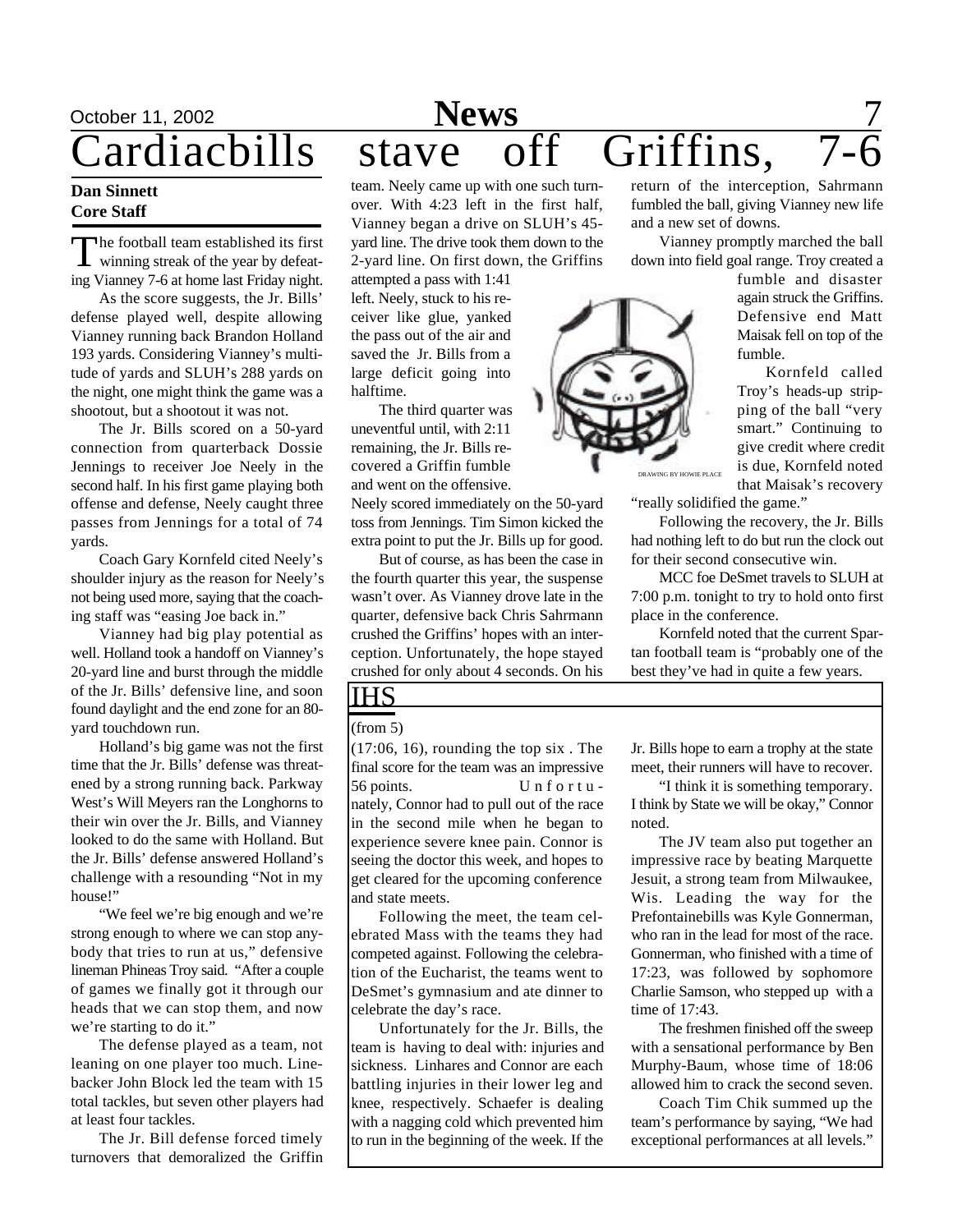# $H20$

### (from 6)

of wins on last Wednesday night at Chaminade, where they beat the Red Devils 11-7.

The first quarter proved to be a battle of the defenses. The Chaminade two-meter guards showed their skill in the first period, forcing the Jr. Bills to rely on their counterattack offense for the initial part of the game.

Dahlmann scored the first goal of the game off a breakaway. He proved his physical toughness with his second goal, which he scored with his head underwater while being attacked by a defender and the Chaminade goalie.

Tim Heafner and Slaughter also put points on the board in the first period, and the Jr. Bills led Chaminade 4-1 at the end of it.

# ADIDAS

Martel, considering the game, said, "We can look at that game and say that we are a good team...(We had) urgency of play, something we have been looking for all year... and (we) played physically."

On Tuesday the Postandinbills began a very winnable Hudson tournament, which requires five wins in five days, with a why-are-we-here victory against an overmatched Webster team. The team seemed to be looking past Webster and not truly focused on the task before them.

"It reflects the personality of the team," Clark said. "We are happy just being in the lead."

While winning three to one and giving up only one shot, it looked like a different team on the pitch than the one that performed so well on Saturday.

"We (needed more) confidence in front of the goal," Martel said.

He went on to say that the tournament is "a huge demand upon the team...five games in five days."

Playing matches that will not be remembered unless they lose has not helped the Sidenettingbills this season, showing inconsistencies during such matches and second period, scoring the first goal of the period off a flip shot from the four-meter. Tim Heafner answered back by muscling the ball into the back of the goal with a helpless two-meter guard hanging onto his shooting arm. Dahlmann capitalized on a cross-goal pass to end the half with a score of 6-2.

Chaminade continued to fight for a lead in the third period, scoring the first goal, but the Jr. Bill offense proved to be too powerful. Abram dominated the twometer position in the period for his first goal, and Dahlmann scored two goals in the period from two nearly identical fadeaway shots. Tommy Heafner also scored in the period, and the Jr. Bills entered the fourth period with a 10-4 lead.

Chaminade continued to fight in the only Jr. Bill goal came from none other  $ICING$ The final period was subpar for the Polobills. They were outscored 3-1. The

> the inability to blow weaker teams away. Martel said it was a lack of "imposing our will."

> Game two of the tournament occurred Wednesday as the Jr. Bills earned their first shutout of the week, beating St. Mary's 1-0. The game began with a quick score from junior Joe Germanese, when he shot directly at the keeper and then followed up by recovering the rebound and slotted it in between the goal and the end line.

> "The important thing was scoring first," Clark said.

> The story of the game was the Dragons' goalkeeper, who kept his team in the match by making multiple incredible saves.

> Martel sighed, "We create chances, but we don't put them away."

> In a game that, as Martel thought, "(the Jr. Bills) could have won five or six to nothing," the Dragons' netminder willed the ball out of the net in certaingoal situations.

> "I put him down for the star of the game," Martel said. "He made three or four spectacular saves."

than Dahlhmann off a penalty shot. Dahlmann scored six goals altogether and played a significant part in the SLUH 11- 7 win over Chaminade.

"They call me cobra for a reason," Dahlmann said.

Abram explained Dahlmann's performance in seven words, "It's simple; Billy Dahlmann is a powerhouse."

Going into the Chaminade game, Dahlmann was ranked third overall for total goals in the state of Missouri with 41, and fourth overall in points with 88.

Also, Tim Heafner ranked ninth in the state for overall points and brother Tommy ranked sixteenth in the state for total points.

 Tonight the Polobills FACE off against Ladue at Forest Park Community College at 5:00 p.m.

### (from 6)

(from 5) the inability to blow weaker teams away. However, these opportunities could not be converted. Charlie Effinger staved off numerous Lafayette counterattacks, making several mind-blowing saves, including a lightning-quick glove save on a laser from the blue line. Effinger shut out the Lancers in the third, preserving the tie.

> Effinger noted, "The team got better as the game went on."

> Busenhart, who always has high expectations for his teams, would only admit, "We played well in the third period."

> The Jr. Bills hope to carry this momentum tonight against a solid Chaminade team. They need a win against the Red Devils to keep alive the hope of advancing to the next round of the tournament. The game is 11:00 p.m. tonight at the Webster Groves Recreational Complex.

*Quote of the Week II "None of us here today desire to see military conflict because we know the awful nature of war."*

-President George W. Bush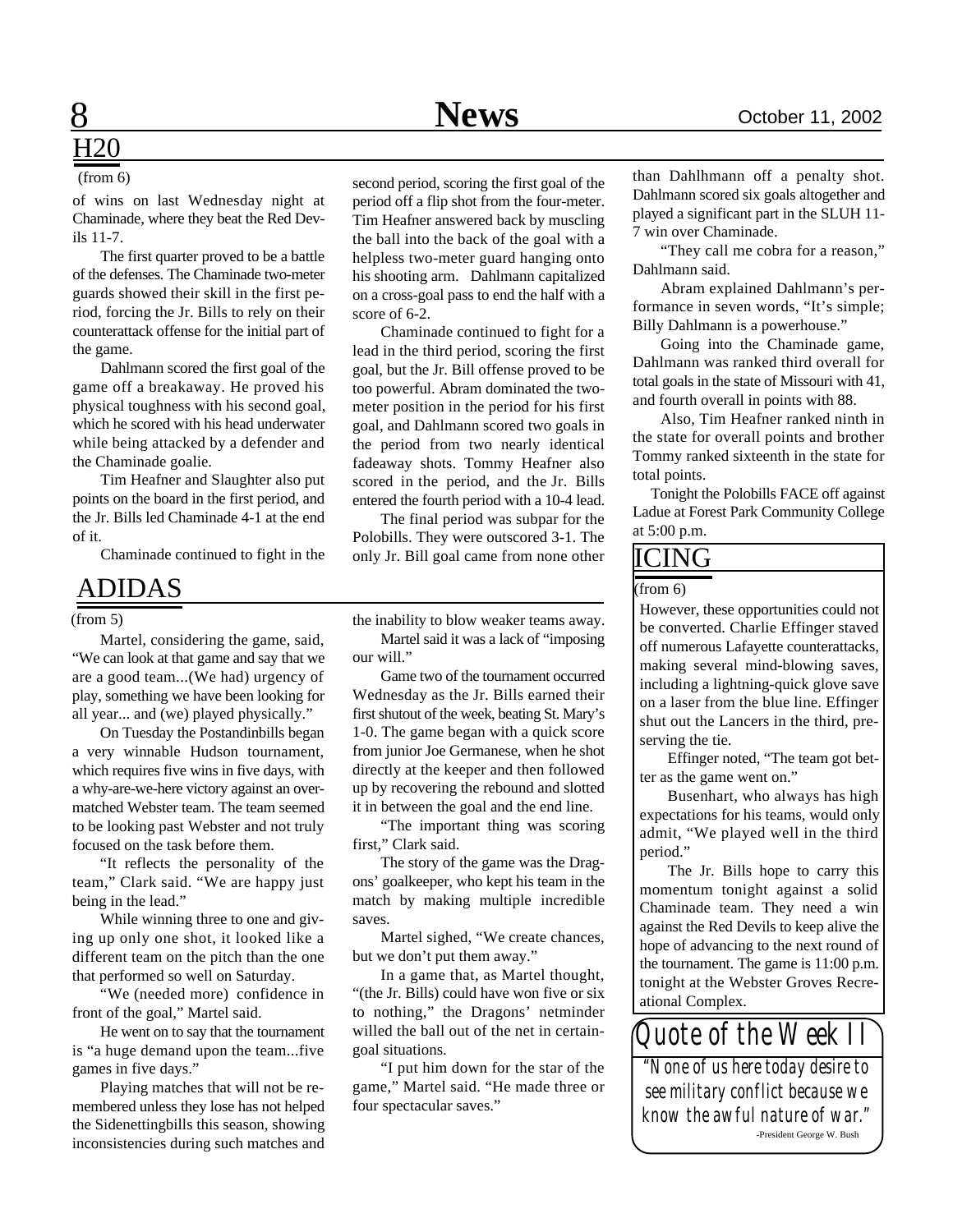# October 11, 2002 **News** 9

# ELEPHANT

### (from 2)

senior Jim Martin. "Why should I be the ditch digger in the socialist country? Who would decide who would do what? The problem is that everybody wants to be that guy in the library who gets to study or that musician who gets to play the piano. Nothing would get done in a socialist country."

Schranck continued that line of reasoning. "The same thing—lack of incentive—kind of applies in a lot of Third World countries, too. If I were a farmer in Africa and somebody might randomly come steal my crops, why should I grow them? Defining property rights would solve a lot of problems in Third World countries; farmers would be more confident to plant things if they knew they would own the fields at the end of the year. The answer isn't always financial aid from the U.S. or U.N."

The group moved away from that topic to discuss transportation. "Toll roads make sense," said senior Carl Thompson. "They're generally a lot nicer than regular highways; they're smoother and safer." The theory here was that only those who use a service directly should pay for it.

Martin proposed that I-70 be converted to a toll road, citing what terrible condition it is in.

Despite the stereotypes that they are all gas-guzzling SUV drivers, the Young Republicans openly discussed building more public and mass-transit systems. Elephantbills generally supported expansion of the Metrolink and trains, too.

"There's got to be something more efficent than Amtrak," said Thompson. "They've got a bullet train in the northeast, but it's plagued with problems. Hopefully they'll work that out."

A bullet train from St. Louis to Chicago that would reach speeds of over 100 mph is in the works, but given Amtrak's financial woes, its future is in jeopardy.

Dispelling the stereotypical view of Republicans is one of the goals of the club.

"We intend to recycle our flyers after we are done with them," Schranck explained. "We're actually a little disappointed that people have been ripping them down. We'll not be reciprocating violently. Respect is absolutely necessary. Actually, a debate with the Demo-

> **Thursday, Oct. 18** Math 8:05-9:35 Theology 9:45-11:15

cratic Socialists is quite possible. We think the solution is less government; they think it's more."

The biggest surprise of all was probably the members' lack of enthusiasm about war against Iraq. "The thing that annoys me is that he wants to attack a sovereign country just for the hell of it," Thompson said of President Bush.

Some cited Iraq's violent track record as a possible reason for attacking, but most felt that the president has not made facts compelling them to support military action available. There may be a meeting to discuss Iraq exclusively soon, though no date has been set.

The club is looking toward the future, with a meeting already planned for the first Friday of the second quarter. The Young Republicans hope to increase membership and secure a lot of guest speakers, including prominent Missouri politicians and lawmakers.

"The days of political monopoly are over at SLUH," concluded Schranck. "Now students can openly discuss both conservative and liberal viewpoints."

# **First Quarter Exam Schedule**

**Monday, Oct. 14** English 8:05-9:35 Foreign Language 9:45-11:15 Third Exam 11:45-1:15

**Wednesday, Oct. 17** Social Studies 8:05-9:35 Science 9:45-11:15 Third Exam 11:45-1:15

# *Quote of the Week*

*"I give (this watch) to you not that you may remember time, but that you might forget it now and then for a moment and not spend all your breath trying to conquer it."* -William Faulkner, *The Sound and the Fury*

# BYRD

(from 1)

speech and physical therapy with her, and she will continue to undergo intensive therapy in the near future. On Wednesday, the therapists tested her ability to utter simple sounds and letters.

It is still too early for doctors to make a prognosis or long-term predictions. "We're still hoping and praying (for the recovery)," said Dee Byrd.

NHS POLL **CLUB** 

Question: Do you claim to smoke cigarettes? If so, how often?

72.3% have never smoked 18.8% have tried it but don't smoke regularly

- 3.2% smoke on the weekends
- 1.3% smoke close to a pack a week

1.8% smoke several a day

2.6% smoke  $1+$  pack(s) a day